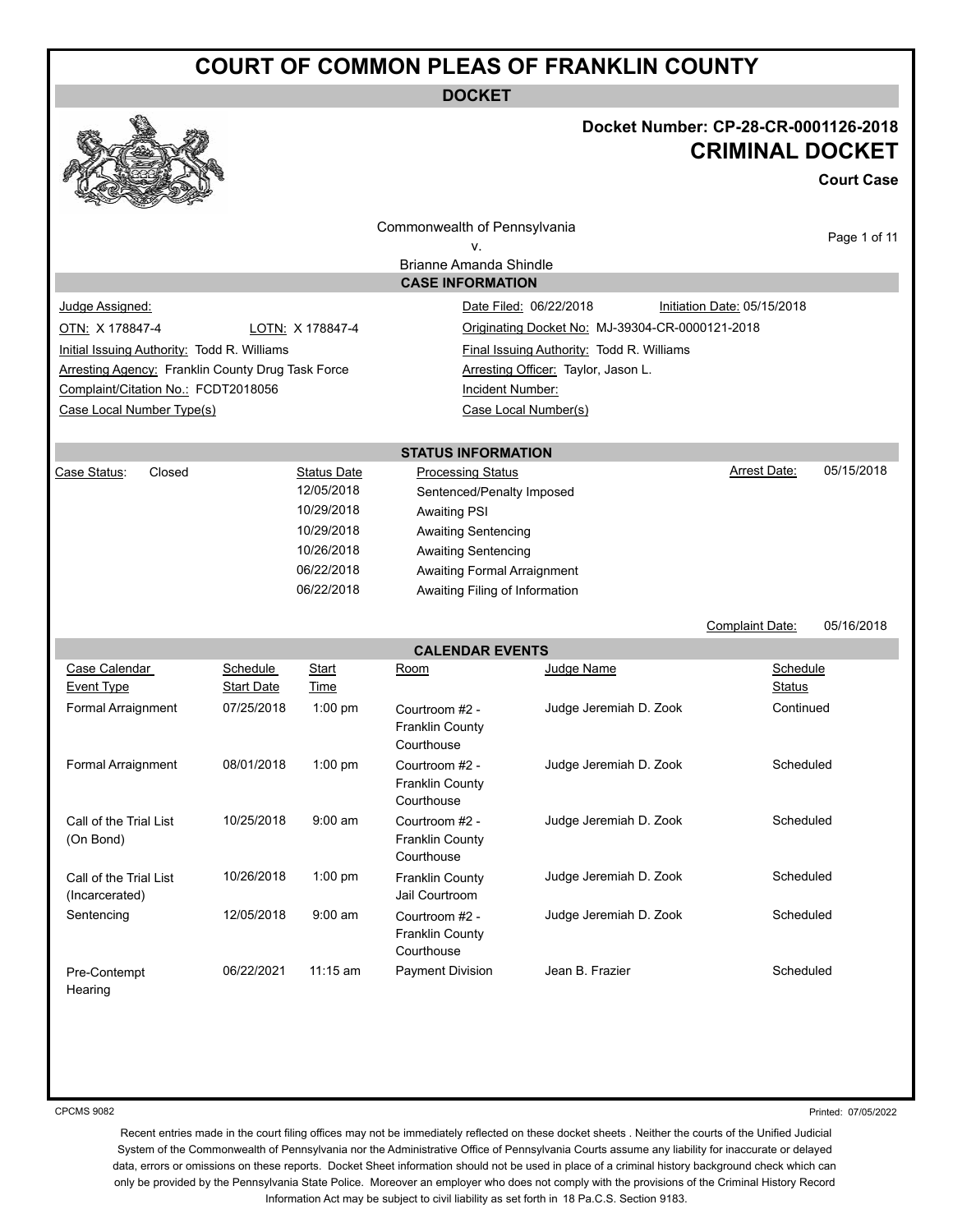| <b>COURT OF COMMON PLEAS OF FRANKLIN COUNTY</b>       |                                                                                   |            |                |                       |                                                                                                             |                                   |                                                     |                                                                                     |
|-------------------------------------------------------|-----------------------------------------------------------------------------------|------------|----------------|-----------------------|-------------------------------------------------------------------------------------------------------------|-----------------------------------|-----------------------------------------------------|-------------------------------------------------------------------------------------|
|                                                       |                                                                                   |            |                |                       | <b>DOCKET</b>                                                                                               |                                   |                                                     |                                                                                     |
|                                                       |                                                                                   |            |                |                       |                                                                                                             |                                   |                                                     | Docket Number: CP-28-CR-0001126-2018<br><b>CRIMINAL DOCKET</b><br><b>Court Case</b> |
|                                                       |                                                                                   |            |                |                       | Commonwealth of Pennsylvania                                                                                |                                   |                                                     | Page 2 of 11                                                                        |
|                                                       |                                                                                   |            |                |                       | ٧.<br><b>Brianne Amanda Shindle</b>                                                                         |                                   |                                                     |                                                                                     |
|                                                       |                                                                                   |            |                |                       | <b>DEFENDANT INFORMATION</b>                                                                                |                                   |                                                     |                                                                                     |
| Date Of Birth:                                        |                                                                                   |            | 11/03/1988     |                       | City/State/Zip: Greencastle, PA 17225                                                                       |                                   |                                                     |                                                                                     |
| Alias Name<br>Shindle, Brianne<br>Shindle, Brianne A. |                                                                                   |            |                |                       |                                                                                                             |                                   |                                                     |                                                                                     |
|                                                       |                                                                                   |            |                |                       | <b>CASE PARTICIPANTS</b>                                                                                    |                                   |                                                     |                                                                                     |
| Participant Type<br>Defendant                         |                                                                                   |            |                | Name                  | Shindle, Brianne Amanda                                                                                     |                                   |                                                     |                                                                                     |
|                                                       |                                                                                   |            |                |                       | <b>BAIL INFORMATION</b>                                                                                     |                                   |                                                     |                                                                                     |
|                                                       | Shindle, Brianne Amanda                                                           |            |                |                       |                                                                                                             |                                   |                                                     | <b>Nebbia Status: None</b>                                                          |
| <b>Bail Action</b>                                    |                                                                                   | Date       |                | <b>Bail Type</b>      | Percentage                                                                                                  | <u>Amount</u>                     | <b>Bail Posting Status</b>                          | Posting Date                                                                        |
| Set                                                   |                                                                                   |            | 05/16/2018     | Monetary              |                                                                                                             | \$150,000.00                      |                                                     |                                                                                     |
|                                                       |                                                                                   |            |                |                       | <b>CHARGES</b>                                                                                              |                                   |                                                     |                                                                                     |
| Seq.<br>1                                             | Orig Seq.<br>$\mathbf{1}$                                                         | Grade<br>F | <b>Statute</b> | 35 § 780-113 §§ A30   | <b>Statute Description</b><br>Manufacture, Delivery, or Possession With<br>Intent to Manufacture or Deliver |                                   | Offense Dt.<br>05/15/2018                           | OTN<br>X 178847-4                                                                   |
| 2                                                     | $\overline{2}$                                                                    | F          |                | 35 § 780-113 §§ A30   | Manufacture, Delivery, or Possession With<br>Intent to Manufacture or Deliver                               |                                   | 05/15/2018                                          | X 178847-4                                                                          |
| 3                                                     | 3                                                                                 | F          |                | 35 § 780-113 §§ A30   | Manufacture, Delivery, or Possession With<br>Intent to Manufacture or Deliver                               |                                   | 05/15/2018                                          | X 178847-4                                                                          |
| 4                                                     | 4                                                                                 | F.         |                | 35 § 780-113 §§ A30   | Manufacture, Delivery, or Possession With<br>Intent to Manufacture or Deliver                               |                                   | 05/15/2018                                          | X 178847-4                                                                          |
| 5                                                     | 5                                                                                 | F          | 18 § 903       |                       | Conspiracy - Manufacture, Delivery, or<br>Possession With Intent to Manufacture or<br>Deliver               |                                   | 05/15/2018                                          | X 178847-4                                                                          |
|                                                       |                                                                                   |            |                |                       | <b>DISPOSITION SENTENCING/PENALTIES</b>                                                                     |                                   |                                                     |                                                                                     |
| <b>Disposition</b><br>Case Event                      | Sequence/Description                                                              |            |                |                       | <b>Disposition Date</b><br><b>Offense Disposition</b>                                                       |                                   | <b>Final Disposition</b><br>Grade<br><b>Section</b> |                                                                                     |
|                                                       | Sentencing Judge                                                                  |            |                |                       | Sentence Date                                                                                               |                                   | <b>Credit For Time Served</b>                       |                                                                                     |
|                                                       | Sentence/Diversion Program Type                                                   |            |                |                       |                                                                                                             | Incarceration/Diversionary Period | <b>Start Date</b>                                   |                                                                                     |
|                                                       | <b>Sentence Conditions</b>                                                        |            |                |                       |                                                                                                             |                                   |                                                     |                                                                                     |
|                                                       | <b>Waived for Court (Lower Court)</b>                                             |            |                | Defendant Was Present |                                                                                                             |                                   |                                                     |                                                                                     |
|                                                       | Lower Court Disposition                                                           |            |                |                       | 06/12/2018                                                                                                  |                                   | Not Final                                           |                                                                                     |
|                                                       | 1 / Manufacture, Delivery, or Possession With Intent to<br>Manufacture or Deliver |            |                |                       | Waived for Court (Lower Court)                                                                              |                                   | F                                                   | 35 § 780-113 §§ A30                                                                 |

CPCMS 9082

Printed: 07/05/2022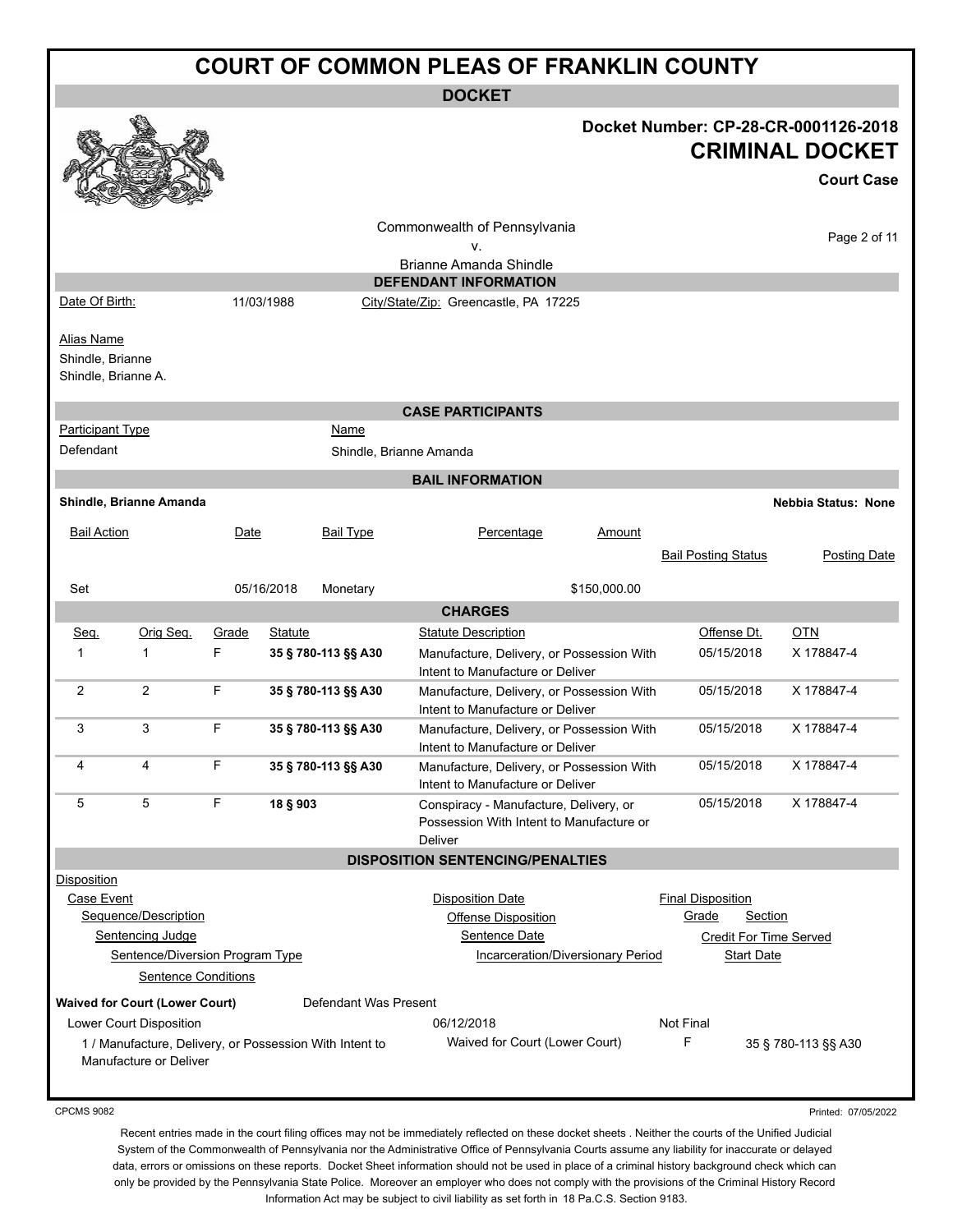**DOCKET**



# **Docket Number: CP-28-CR-0001126-2018 CRIMINAL DOCKET**

**Court Case**

Commonwealth of Pennsylvania v.

Page 3 of 11

Brianne Amanda Shindle **DISPOSITION SENTENCING/PENALTIES**

| <b>Disposition</b>       |                                                                                                                                                                                                                   |                                   |                          |                        |
|--------------------------|-------------------------------------------------------------------------------------------------------------------------------------------------------------------------------------------------------------------|-----------------------------------|--------------------------|------------------------|
| Case Event               |                                                                                                                                                                                                                   | <b>Disposition Date</b>           | <b>Final Disposition</b> |                        |
|                          | Sequence/Description                                                                                                                                                                                              | Offense Disposition               | Grade                    | Section                |
|                          | Sentencing Judge                                                                                                                                                                                                  | Sentence Date                     |                          | Credit For Time Served |
|                          | Sentence/Diversion Program Type                                                                                                                                                                                   | Incarceration/Diversionary Period |                          | <b>Start Date</b>      |
|                          | <b>Sentence Conditions</b>                                                                                                                                                                                        |                                   |                          |                        |
|                          | 2 / Manufacture, Delivery, or Possession With Intent to                                                                                                                                                           | Waived for Court (Lower Court)    | F                        | 35 § 780-113 §§ A30    |
|                          | Manufacture or Deliver<br>3 / Manufacture, Delivery, or Possession With Intent to                                                                                                                                 | Waived for Court (Lower Court)    | F                        | 35 § 780-113 §§ A30    |
|                          | Manufacture or Deliver<br>4 / Manufacture, Delivery, or Possession With Intent to<br>Manufacture or Deliver                                                                                                       | Waived for Court (Lower Court)    | F                        | 35 § 780-113 §§ A30    |
|                          | 5 / Conspiracy - Manufacture, Delivery, or Possession<br>With Intent to Manufacture or Deliver                                                                                                                    | Waived for Court (Lower Court)    | F                        | 18 § 903               |
| <b>Proceed to Court</b>  |                                                                                                                                                                                                                   |                                   |                          |                        |
| <b>Information Filed</b> |                                                                                                                                                                                                                   | 07/27/2018                        | Not Final                |                        |
|                          | 1 / Manufacture, Delivery, or Possession With Intent to<br>Manufacture or Deliver                                                                                                                                 | Proceed to Court                  | F                        | 35 § 780-113 §§ A30    |
|                          | 2 / Manufacture, Delivery, or Possession With Intent to<br>Manufacture or Deliver                                                                                                                                 | Proceed to Court                  | F                        | 35 § 780-113 §§ A30    |
|                          | 3 / Manufacture, Delivery, or Possession With Intent to<br>Manufacture or Deliver                                                                                                                                 | Proceed to Court                  | F                        | 35 § 780-113 §§ A30    |
|                          | 4 / Manufacture, Delivery, or Possession With Intent to                                                                                                                                                           | Proceed to Court                  | F                        | 35 § 780-113 §§ A30    |
|                          | Manufacture or Deliver<br>5 / Conspiracy - Manufacture, Delivery, or Possession                                                                                                                                   | Proceed to Court                  | F                        | 18 § 903               |
|                          | With Intent to Manufacture or Deliver                                                                                                                                                                             |                                   |                          |                        |
| <b>Guilty Plea</b>       |                                                                                                                                                                                                                   |                                   |                          |                        |
|                          | Call of the Trial List (Incarcerated)                                                                                                                                                                             | 10/26/2018                        | <b>Final Disposition</b> |                        |
|                          | 1 / Manufacture, Delivery, or Possession With Intent to<br>Manufacture or Deliver                                                                                                                                 | <b>Guilty Plea</b>                | F                        | 35 § 780-113 §§ A30    |
|                          | Zook, Jeremiah D.                                                                                                                                                                                                 | 12/05/2018                        | 204 Days                 |                        |
|                          | Confinement                                                                                                                                                                                                       | Min of 6.00 Months                |                          | 12/05/2018             |
|                          |                                                                                                                                                                                                                   | Max of 36.00 Months               |                          |                        |
|                          |                                                                                                                                                                                                                   | Other                             |                          |                        |
|                          | The Clerk of Courts shall CERTIFY this Order to PennDOT.                                                                                                                                                          |                                   |                          |                        |
|                          | The defendant shall undergo DNA Testing (44 Pa.C.S.A. §2316).                                                                                                                                                     |                                   |                          |                        |
|                          | The defendant shall undergo and successfully complete any program prison/probation officials deem<br>necessary.                                                                                                   |                                   |                          |                        |
|                          | The defendant shall undergo Drug/Alcohol Assessment / Treatment and pay all costs.                                                                                                                                |                                   |                          |                        |
|                          | The defendant may NOT CONSUME any beverage containing alcohol or any controlled substance,<br>unless lawfully prescribed, and shall submit to random urinalysis, breath or blood testing to ensure<br>compliance. |                                   |                          |                        |
|                          |                                                                                                                                                                                                                   |                                   |                          |                        |

CPCMS 9082

Printed: 07/05/2022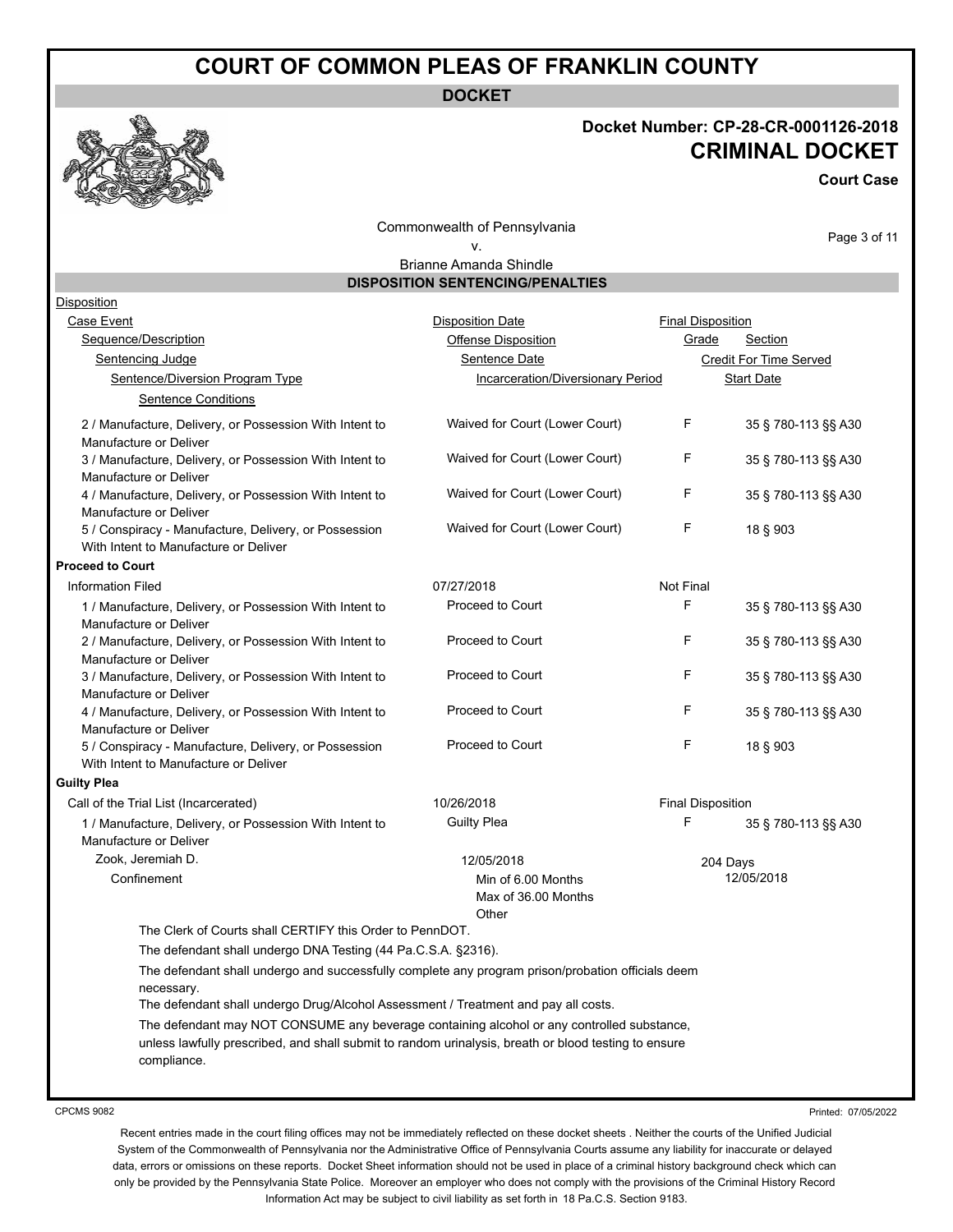|                                                                                                  | <b>DOCKET</b>                                                                                                                                                                                      |                                                                                     |
|--------------------------------------------------------------------------------------------------|----------------------------------------------------------------------------------------------------------------------------------------------------------------------------------------------------|-------------------------------------------------------------------------------------|
|                                                                                                  |                                                                                                                                                                                                    | Docket Number: CP-28-CR-0001126-2018<br><b>CRIMINAL DOCKET</b><br><b>Court Case</b> |
|                                                                                                  |                                                                                                                                                                                                    |                                                                                     |
|                                                                                                  | Commonwealth of Pennsylvania                                                                                                                                                                       |                                                                                     |
|                                                                                                  | ٧.                                                                                                                                                                                                 | Page 4 of 11                                                                        |
|                                                                                                  | <b>Brianne Amanda Shindle</b>                                                                                                                                                                      |                                                                                     |
|                                                                                                  | <b>DISPOSITION SENTENCING/PENALTIES</b>                                                                                                                                                            |                                                                                     |
| Disposition                                                                                      |                                                                                                                                                                                                    |                                                                                     |
| Case Event                                                                                       | <b>Disposition Date</b>                                                                                                                                                                            | Final Disposition                                                                   |
| Sequence/Description                                                                             | Offense Disposition<br>Sentence Date                                                                                                                                                               | Grade<br><b>Section</b>                                                             |
| Sentencing Judge<br>Sentence/Diversion Program Type                                              | <b>Incarceration/Diversionary Period</b>                                                                                                                                                           | Credit For Time Served<br><b>Start Date</b>                                         |
| <b>Sentence Conditions</b>                                                                       |                                                                                                                                                                                                    |                                                                                     |
|                                                                                                  |                                                                                                                                                                                                    |                                                                                     |
| otherwise comply with the provisions of 18 Pa.C.S.A §6105.                                       | The defendant shall not own, possess, use, manufacture, control, sell or transfer FIREARMS and must                                                                                                |                                                                                     |
| The defendant shall pay court costs.                                                             |                                                                                                                                                                                                    |                                                                                     |
| The defendant shall pay \$250.00 for DNA Testing (44 Pa.C.S.A. §2316).                           |                                                                                                                                                                                                    |                                                                                     |
| 2 / Manufacture, Delivery, or Possession With Intent to                                          | <b>Guilty Plea</b>                                                                                                                                                                                 | F<br>35 § 780-113 §§ A30                                                            |
| Manufacture or Deliver                                                                           |                                                                                                                                                                                                    |                                                                                     |
| Zook, Jeremiah D.                                                                                | 12/05/2018                                                                                                                                                                                         | 204 Days                                                                            |
| Confinement                                                                                      | Min of 3.00 Months                                                                                                                                                                                 | 12/05/2018                                                                          |
|                                                                                                  | Max of 36.00 Months<br>Other                                                                                                                                                                       |                                                                                     |
| The Clerk of Courts shall CERTIFY this Order to PennDOT.                                         |                                                                                                                                                                                                    |                                                                                     |
| The defendant shall undergo DNA Testing (44 Pa.C.S.A. §2316).                                    |                                                                                                                                                                                                    |                                                                                     |
| necessary.                                                                                       | The defendant shall undergo and successfully complete any program prison/probation officials deem                                                                                                  |                                                                                     |
| The defendant shall undergo Drug/Alcohol Assessment / Treatment and pay all costs.               |                                                                                                                                                                                                    |                                                                                     |
| compliance.                                                                                      | The defendant may NOT CONSUME any beverage containing alcohol or any controlled substance,<br>unless lawfully prescribed, and shall submit to random urinalysis, breath or blood testing to ensure |                                                                                     |
|                                                                                                  | The defendant shall not own, possess, use, manufacture, control, sell or transfer FIREARMS and must                                                                                                |                                                                                     |
| otherwise comply with the provisions of 18 Pa.C.S.A §6105.                                       |                                                                                                                                                                                                    |                                                                                     |
| The defendant shall pay court costs.                                                             |                                                                                                                                                                                                    |                                                                                     |
| The defendant shall pay \$250.00 for DNA Testing (44 Pa.C.S.A. §2316).                           |                                                                                                                                                                                                    |                                                                                     |
| 3 / Manufacture, Delivery, or Possession With Intent to<br>Manufacture or Deliver                | <b>Guilty Plea</b>                                                                                                                                                                                 | F<br>35 § 780-113 §§ A30                                                            |
| Zook, Jeremiah D.                                                                                | 12/05/2018                                                                                                                                                                                         |                                                                                     |
| Confinement                                                                                      | Min of 9.00 Months                                                                                                                                                                                 |                                                                                     |
|                                                                                                  | Max of 60.00 Months                                                                                                                                                                                |                                                                                     |
|                                                                                                  | Other                                                                                                                                                                                              |                                                                                     |
| The Clerk of Courts shall CERTIFY this Order to PennDOT.                                         |                                                                                                                                                                                                    |                                                                                     |
| The defendant shall undergo DNA Testing (44 Pa.C.S.A. §2316).                                    |                                                                                                                                                                                                    |                                                                                     |
| necessary.<br>The defendant shall undergo Drug/Alcohol Assessment / Treatment and pay all costs. | The defendant shall undergo and successfully complete any program prison/probation officials deem                                                                                                  |                                                                                     |
|                                                                                                  | The defendant may NOT CONSUME any beverage containing alcohol or any controlled substance,                                                                                                         |                                                                                     |
| compliance.                                                                                      | unless lawfully prescribed, and shall submit to random urinalysis, breath or blood testing to ensure                                                                                               |                                                                                     |
|                                                                                                  |                                                                                                                                                                                                    |                                                                                     |

CPCMS 9082

Printed: 07/05/2022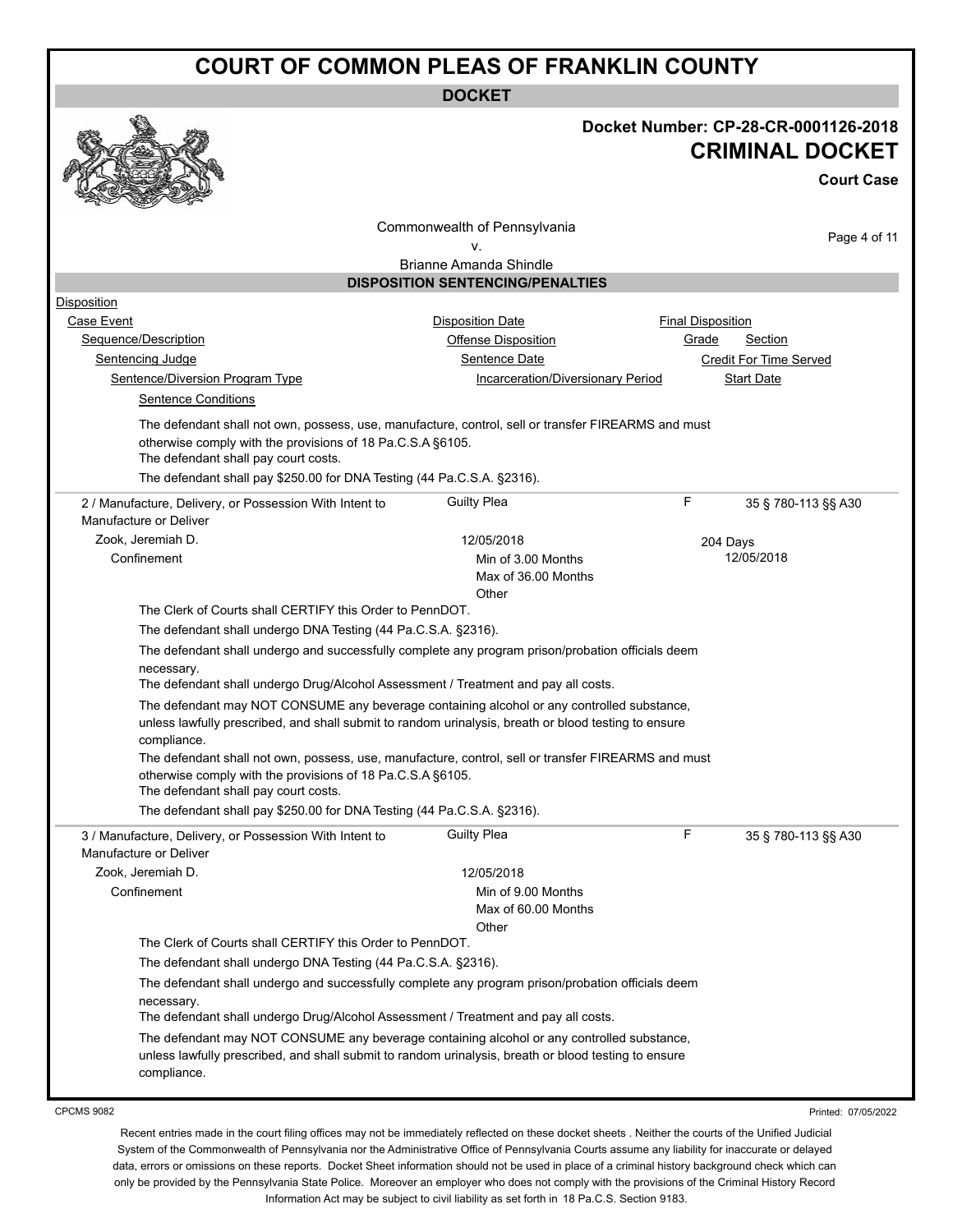**DOCKET**

|                                                                                                                                                                              | <b>DUUNEI</b>                                                                                                                                                                                      |                                      |
|------------------------------------------------------------------------------------------------------------------------------------------------------------------------------|----------------------------------------------------------------------------------------------------------------------------------------------------------------------------------------------------|--------------------------------------|
|                                                                                                                                                                              |                                                                                                                                                                                                    | Docket Number: CP-28-CR-0001126-2018 |
|                                                                                                                                                                              |                                                                                                                                                                                                    | <b>CRIMINAL DOCKET</b>               |
|                                                                                                                                                                              |                                                                                                                                                                                                    | <b>Court Case</b>                    |
|                                                                                                                                                                              | Commonwealth of Pennsylvania                                                                                                                                                                       |                                      |
|                                                                                                                                                                              | ν.                                                                                                                                                                                                 | Page 5 of 11                         |
|                                                                                                                                                                              | Brianne Amanda Shindle                                                                                                                                                                             |                                      |
|                                                                                                                                                                              | <b>DISPOSITION SENTENCING/PENALTIES</b>                                                                                                                                                            |                                      |
| Disposition                                                                                                                                                                  |                                                                                                                                                                                                    |                                      |
| Case Event                                                                                                                                                                   | <b>Disposition Date</b>                                                                                                                                                                            | <b>Final Disposition</b>             |
| Sequence/Description                                                                                                                                                         | <b>Offense Disposition</b>                                                                                                                                                                         | <u>Grade</u><br><b>Section</b>       |
| Sentencing Judge                                                                                                                                                             | Sentence Date                                                                                                                                                                                      | Credit For Time Served               |
| Sentence/Diversion Program Type<br><b>Sentence Conditions</b>                                                                                                                | Incarceration/Diversionary Period                                                                                                                                                                  | Start Date                           |
| otherwise comply with the provisions of 18 Pa.C.S.A §6105.<br>The defendant shall pay court costs.<br>The defendant shall pay \$250.00 for DNA Testing (44 Pa.C.S.A. §2316). | The defendant shall not own, possess, use, manufacture, control, sell or transfer FIREARMS and must                                                                                                |                                      |
| 4 / Manufacture, Delivery, or Possession With Intent to<br>Manufacture or Deliver                                                                                            | <b>Guilty Plea</b>                                                                                                                                                                                 | F<br>35 § 780-113 §§ A30             |
| Zook, Jeremiah D.                                                                                                                                                            | 12/05/2018                                                                                                                                                                                         |                                      |
| Confinement                                                                                                                                                                  | Min of 9.00 Months                                                                                                                                                                                 |                                      |
|                                                                                                                                                                              | Max of 60.00 Months                                                                                                                                                                                |                                      |
|                                                                                                                                                                              | Other                                                                                                                                                                                              |                                      |
| The Clerk of Courts shall CERTIFY this Order to PennDOT.                                                                                                                     |                                                                                                                                                                                                    |                                      |
| The defendant shall undergo DNA Testing (44 Pa.C.S.A. §2316).                                                                                                                |                                                                                                                                                                                                    |                                      |
| necessary.<br>The defendant shall undergo Drug/Alcohol Assessment / Treatment and pay all costs.                                                                             | The defendant shall undergo and successfully complete any program prison/probation officials deem                                                                                                  |                                      |
| compliance.                                                                                                                                                                  | The defendant may NOT CONSUME any beverage containing alcohol or any controlled substance,<br>unless lawfully prescribed, and shall submit to random urinalysis, breath or blood testing to ensure |                                      |
| otherwise comply with the provisions of 18 Pa.C.S.A §6105.<br>The defendant shall pay court costs.                                                                           | The defendant shall not own, possess, use, manufacture, control, sell or transfer FIREARMS and must                                                                                                |                                      |
| The defendant shall pay \$250.00 for DNA Testing (44 Pa.C.S.A. §2316).                                                                                                       |                                                                                                                                                                                                    |                                      |
| 5 / Conspiracy - Manufacture, Delivery, or Possession<br>With Intent to Manufacture or Deliver                                                                               | Nolo Contendere                                                                                                                                                                                    | F<br>18 § 903                        |
| Zook, Jeremiah D.                                                                                                                                                            | 12/05/2018                                                                                                                                                                                         |                                      |
| Confinement                                                                                                                                                                  | Min of 9.00 Months                                                                                                                                                                                 |                                      |
|                                                                                                                                                                              | Max of 60.00 Months                                                                                                                                                                                |                                      |
|                                                                                                                                                                              | Other                                                                                                                                                                                              |                                      |
| The Clerk of Courts shall CERTIFY this Order to PennDOT.                                                                                                                     |                                                                                                                                                                                                    |                                      |
| The defendant shall undergo DNA Testing (44 Pa.C.S.A. §2316).                                                                                                                |                                                                                                                                                                                                    |                                      |
|                                                                                                                                                                              | The defendant shall undergo and successfully complete any program prison/probation officials deem                                                                                                  |                                      |
| necessary.<br>The defendant shall undergo Drug/Alcohol Assessment / Treatment and pay all costs.                                                                             |                                                                                                                                                                                                    |                                      |
| compliance.                                                                                                                                                                  | The defendant may NOT CONSUME any beverage containing alcohol or any controlled substance,<br>unless lawfully prescribed, and shall submit to random urinalysis, breath or blood testing to ensure |                                      |
|                                                                                                                                                                              |                                                                                                                                                                                                    |                                      |

CPCMS 9082

Printed: 07/05/2022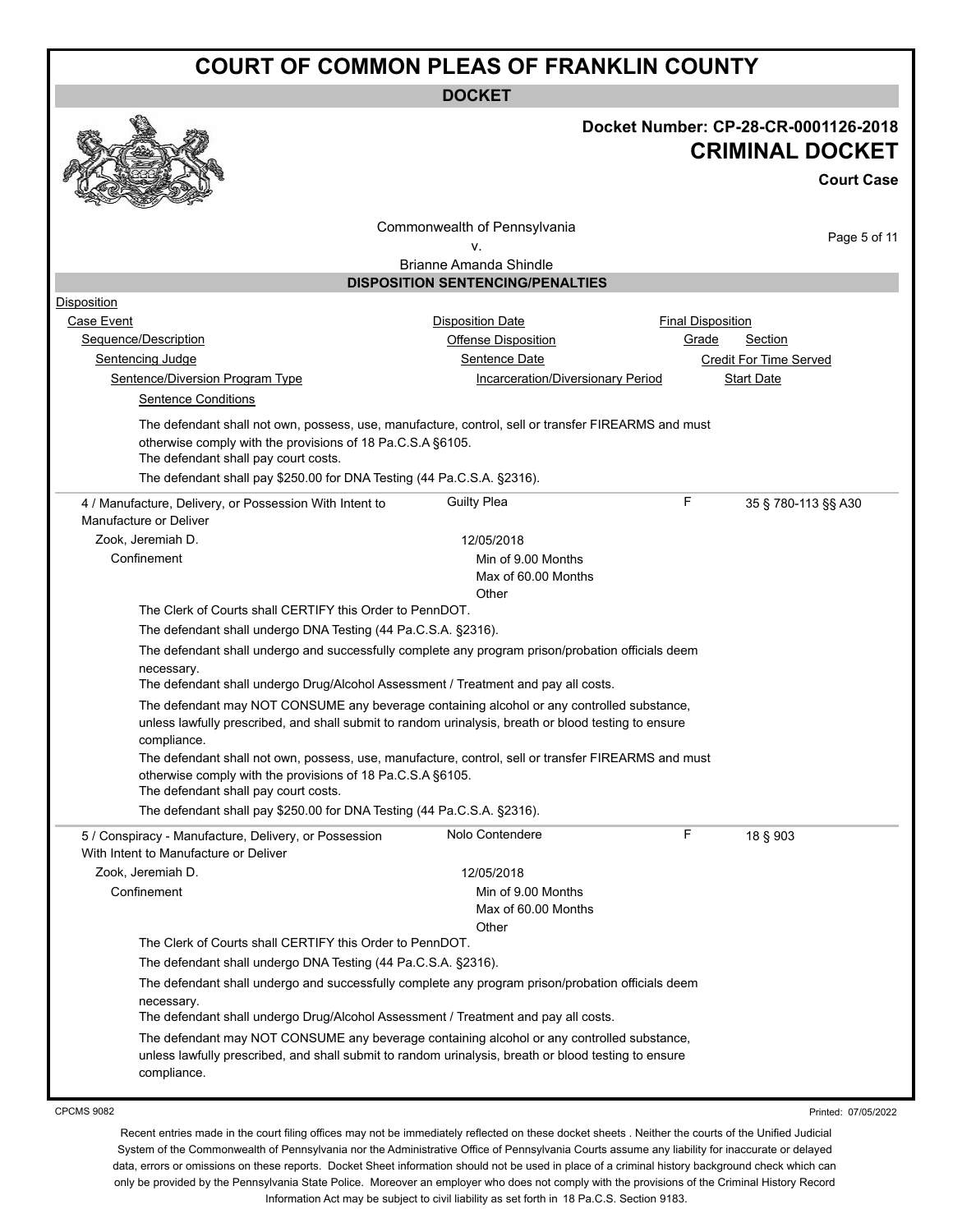**DOCKET**



### **Docket Number: CP-28-CR-0001126-2018 CRIMINAL DOCKET**

**Court Case**

Commonwealth of Pennsylvania

Page 6 of 11

v. Brianne Amanda Shindle

### **DISPOSITION SENTENCING/PENALTIES**

### Disposition

Case Event **Case Event Case Event Case Event Case Event Case Event Case Event Case Event Case Event Case Event CASE** Sequence/Description **Contains a Container Container Container** Offense Disposition **Canadian Container Section** Sentencing Judge Sentence Date Credit For Time Served

Sentence/Diversion Program Type Incarceration/Diversionary Period Start Date

Sentence Conditions

The defendant shall not own, possess, use, manufacture, control, sell or transfer FIREARMS and must otherwise comply with the provisions of 18 Pa.C.S.A §6105. The defendant shall pay court costs.

The defendant shall pay \$250.00 for DNA Testing (44 Pa.C.S.A. §2316).

#### **LINKED SENTENCES:**

#### **Link 1**

CP-28-CR-0001126-2018 - Seq. No. 1 (35§ 780-113 §§ A30) - Confinement is Concurrent with CP-28-CR-0001156-2018 - Seq. No. 1 (35§ 780-113 §§ A30) - Confinement

#### **Link 2**

CP-28-CR-0001126-2018 - Seq. No. 2 (35§ 780-113 §§ A30) - Confinement is Concurrent with CP-28-CR-0001156-2018 - Seq. No. 1 (35§ 780-113 §§ A30) - Confinement

#### **Link 3**

CP-28-CR-0001126-2018 - Seq. No. 3 (35§ 780-113 §§ A30) - Confinement is Consecutive to CP-28-CR-0001156-2018 - Seq. No. 1 (35§ 780-113 §§ A30) - Confinement

#### **Link 4**

CP-28-CR-0001126-2018 - Seq. No. 4 (35§ 780-113 §§ A30) - Confinement is Consecutive to CP-28-CR-0001126-2018 - Seq. No. 3 (35§ 780-113 §§ A30) - Confinement

#### **Link 5**

CP-28-CR-0001126-2018 - Seq. No. 5 (35§ 780-113 §§ A30) - Confinement is Concurrent with CP-28-CR-0001126-2018 - Seq. No. 3 (35§ 780-113 §§ A30) - Confinement

#### **Link 6**

CP-28-CR-0001126-2018 - Seq. No. 5 (35§ 780-113 §§ A30) - Confinement is Consecutive to CP-28-CR-0001156-2018 - Seq. No. 1 (35§ 780-113 §§ A30) - Confinement

CPCMS 9082

Printed: 07/05/2022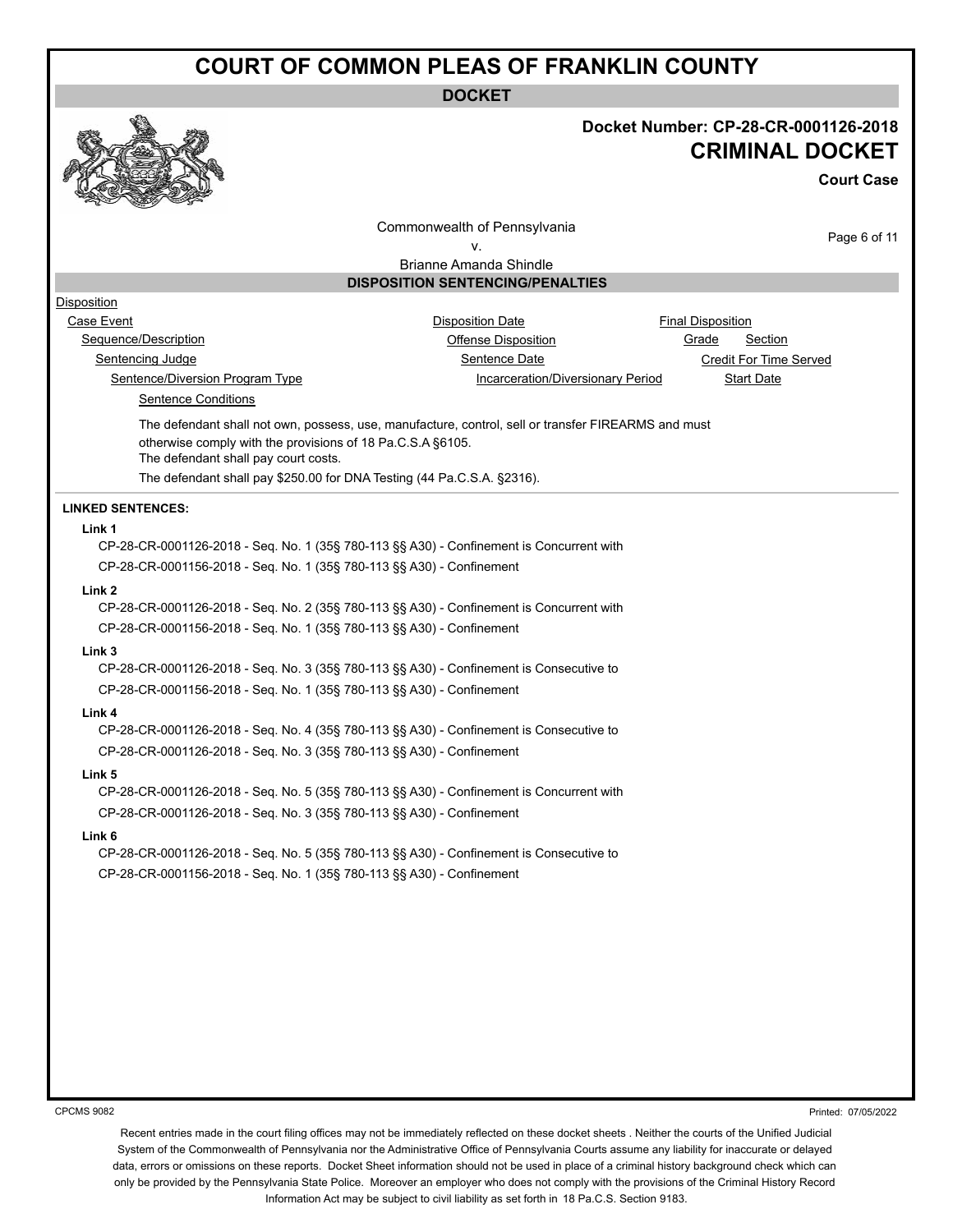**DOCKET**

|                                                                                          |                                                               | <b>DOCKE</b>                                                          |                                                                                     |
|------------------------------------------------------------------------------------------|---------------------------------------------------------------|-----------------------------------------------------------------------|-------------------------------------------------------------------------------------|
|                                                                                          |                                                               |                                                                       | Docket Number: CP-28-CR-0001126-2018<br><b>CRIMINAL DOCKET</b><br><b>Court Case</b> |
|                                                                                          |                                                               | Commonwealth of Pennsylvania                                          | Page 7 of 11                                                                        |
|                                                                                          |                                                               | ۷.<br><b>Brianne Amanda Shindle</b>                                   |                                                                                     |
| <b>COMMONWEALTH INFORMATION</b>                                                          |                                                               | <b>ATTORNEY INFORMATION</b>                                           |                                                                                     |
| Name:<br>Office                                                                          | Franklin County District Attorney's                           | Name:<br>Private                                                      | Michele Lee Kluk                                                                    |
|                                                                                          | <b>District Attorney</b>                                      | Supreme Court No:                                                     | 203513                                                                              |
| Supreme Court No:<br>Phone Number(s):                                                    |                                                               | Rep. Status:<br>Phone Number(s):                                      | Active                                                                              |
| 717-261-3827                                                                             | (Phone)                                                       | 717-249-0900                                                          | (Phone)                                                                             |
| Address:<br>Franklin County Courthouse<br>157 Lincoln Way East<br>Chambersburg, PA 17201 |                                                               | Address:<br>Abom & Kutulakis LLC<br>2 W High St<br>Carlisle, PA 17013 |                                                                                     |
|                                                                                          |                                                               | Representing: Shindle, Brianne Amanda                                 |                                                                                     |
|                                                                                          |                                                               | <b>ENTRIES</b>                                                        |                                                                                     |
| Sequence Number                                                                          | <b>CP Filed Date</b>                                          | Document Date                                                         | Filed By                                                                            |
| 1<br>Bail Set - Shindle, Brianne Amanda                                                  | 05/16/2018                                                    |                                                                       | Williams, Todd R.                                                                   |
| 1                                                                                        | 06/22/2018                                                    |                                                                       | Court of Common Pleas - Franklin<br>County                                          |
| Original Papers Received from Lower Court                                                |                                                               |                                                                       |                                                                                     |
| 1<br>Entry of Appearance                                                                 | 06/27/2018                                                    |                                                                       | Kluk, Michele Lee                                                                   |
| 1<br>Notice of Joinder                                                                   | 06/28/2018                                                    |                                                                       | Commonwealth of Pennsylvania                                                        |
| 1                                                                                        | 07/02/2018<br>Unopposed Motion to Continue Formal Arraignment |                                                                       | Kluk, Michele Lee                                                                   |
| 1<br>Franklin County District Attorney's Office                                          | 07/09/2018<br>Order/Formal Arraignment Continued to 8/1/18    | 07/09/2018                                                            | Zook, Jeremiah D.                                                                   |
| 07/10/2018                                                                               | Interoffice                                                   |                                                                       |                                                                                     |
| Kluk, Michele Lee<br>07/10/2018                                                          | <b>First Class</b>                                            |                                                                       |                                                                                     |

CPCMS 9082

Recent entries made in the court filing offices may not be immediately reflected on these docket sheets . Neither the courts of the Unified Judicial System of the Commonwealth of Pennsylvania nor the Administrative Office of Pennsylvania Courts assume any liability for inaccurate or delayed data, errors or omissions on these reports. Docket Sheet information should not be used in place of a criminal history background check which can only be provided by the Pennsylvania State Police. Moreover an employer who does not comply with the provisions of the Criminal History Record Information Act may be subject to civil liability as set forth in 18 Pa.C.S. Section 9183.

Printed: 07/05/2022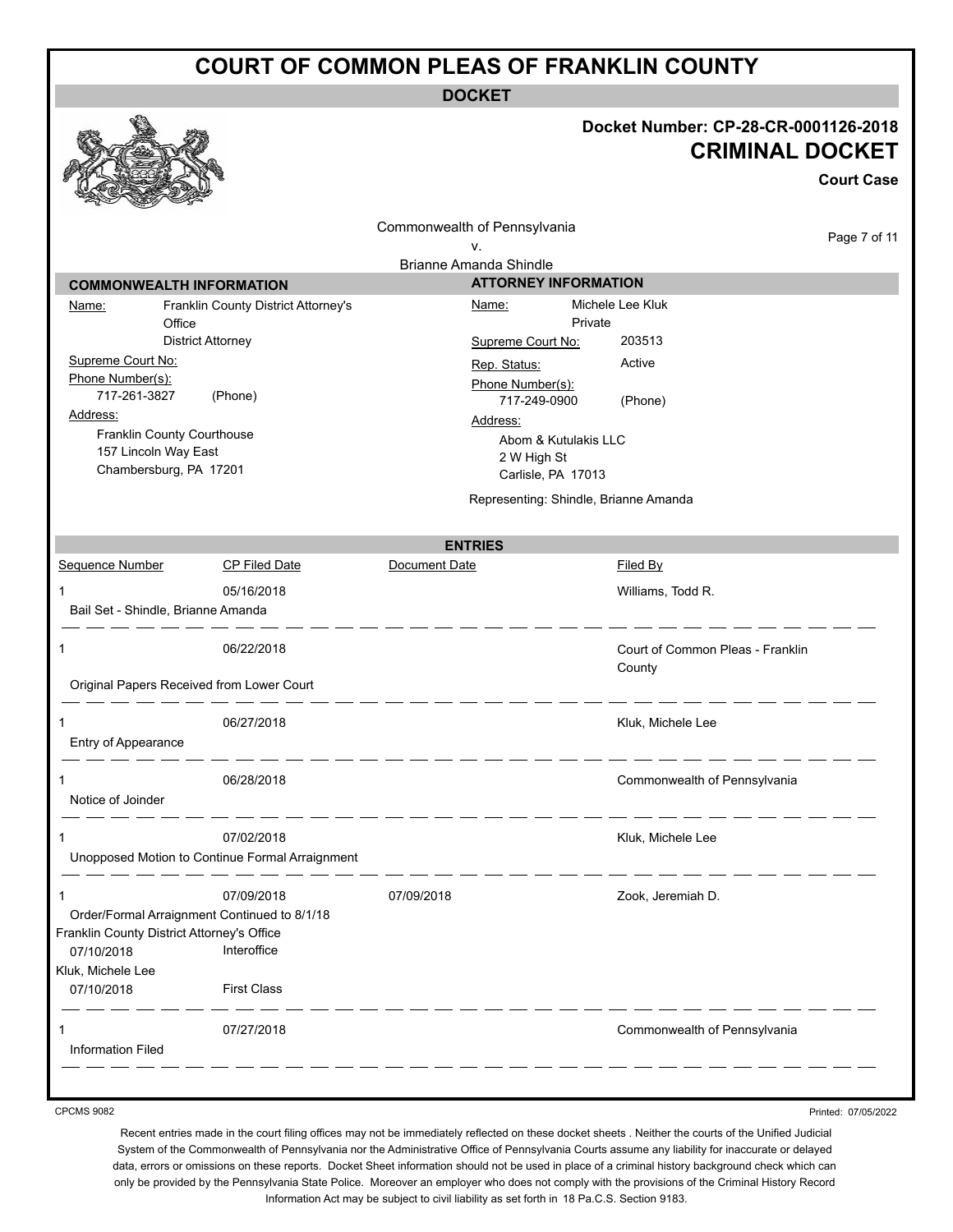**DOCKET**

|                                                                                                                                                                               |                                                                                       | ו שטש                                                                                           |                                                                                     |
|-------------------------------------------------------------------------------------------------------------------------------------------------------------------------------|---------------------------------------------------------------------------------------|-------------------------------------------------------------------------------------------------|-------------------------------------------------------------------------------------|
|                                                                                                                                                                               |                                                                                       |                                                                                                 | Docket Number: CP-28-CR-0001126-2018<br><b>CRIMINAL DOCKET</b><br><b>Court Case</b> |
|                                                                                                                                                                               |                                                                                       | Commonwealth of Pennsylvania<br>v.<br><b>Brianne Amanda Shindle</b>                             | Page 8 of 11                                                                        |
|                                                                                                                                                                               |                                                                                       | <b>ENTRIES</b>                                                                                  |                                                                                     |
| Sequence Number                                                                                                                                                               | CP Filed Date                                                                         | Document Date                                                                                   | Filed By                                                                            |
| 1<br><b>Guilty Plea</b>                                                                                                                                                       | 10/26/2018                                                                            | 10/26/2018                                                                                      | Zook, Jeremiah D.                                                                   |
| 1<br>DL-21D to be Prepared                                                                                                                                                    | 11/01/2018                                                                            |                                                                                                 | Rock, Todd A.                                                                       |
| 1<br>Sentencing Memorandum                                                                                                                                                    | 11/29/2018                                                                            |                                                                                                 | Kluk, Michele Lee                                                                   |
| 1<br>Order - Sentence/Penalty Imposed<br>Franklin County District Attorney's Office<br>12/05/2018<br>Kluk, Michele Lee<br>12/05/2018<br>Shindle, Brianne Amanda<br>12/05/2018 | 12/05/2018<br><b>Hand Delivered</b><br><b>Hand Delivered</b><br><b>Hand Delivered</b> | 12/05/2018                                                                                      | Zook, Jeremiah D.                                                                   |
| 1<br><b>Penalty Assessed</b>                                                                                                                                                  | 12/06/2018                                                                            |                                                                                                 | Court of Common Pleas - Franklin<br>County                                          |
| 2<br>DL-21D was prepared                                                                                                                                                      | 12/06/2018                                                                            |                                                                                                 | Rock, Todd A.                                                                       |
| 3<br>Entry of Civil Judgment                                                                                                                                                  | 12/06/2018                                                                            |                                                                                                 | Rock, Todd A.                                                                       |
| 1<br>DL-21D Sent to PennDOT                                                                                                                                                   | 12/07/2018                                                                            |                                                                                                 | Unknown Filer                                                                       |
| 1<br>Guideline Sentence Form ct. 1,2,3,4,5                                                                                                                                    | 12/19/2018                                                                            |                                                                                                 | Zook, Jeremiah D.                                                                   |
| 1                                                                                                                                                                             | 07/27/2021                                                                            | The Court Determined Responsible Participant is Financially Able to Pay Fines/Costs/Restitution | Court of Common Pleas - Franklin<br>County                                          |
|                                                                                                                                                                               |                                                                                       |                                                                                                 |                                                                                     |

CPCMS 9082

Printed: 07/05/2022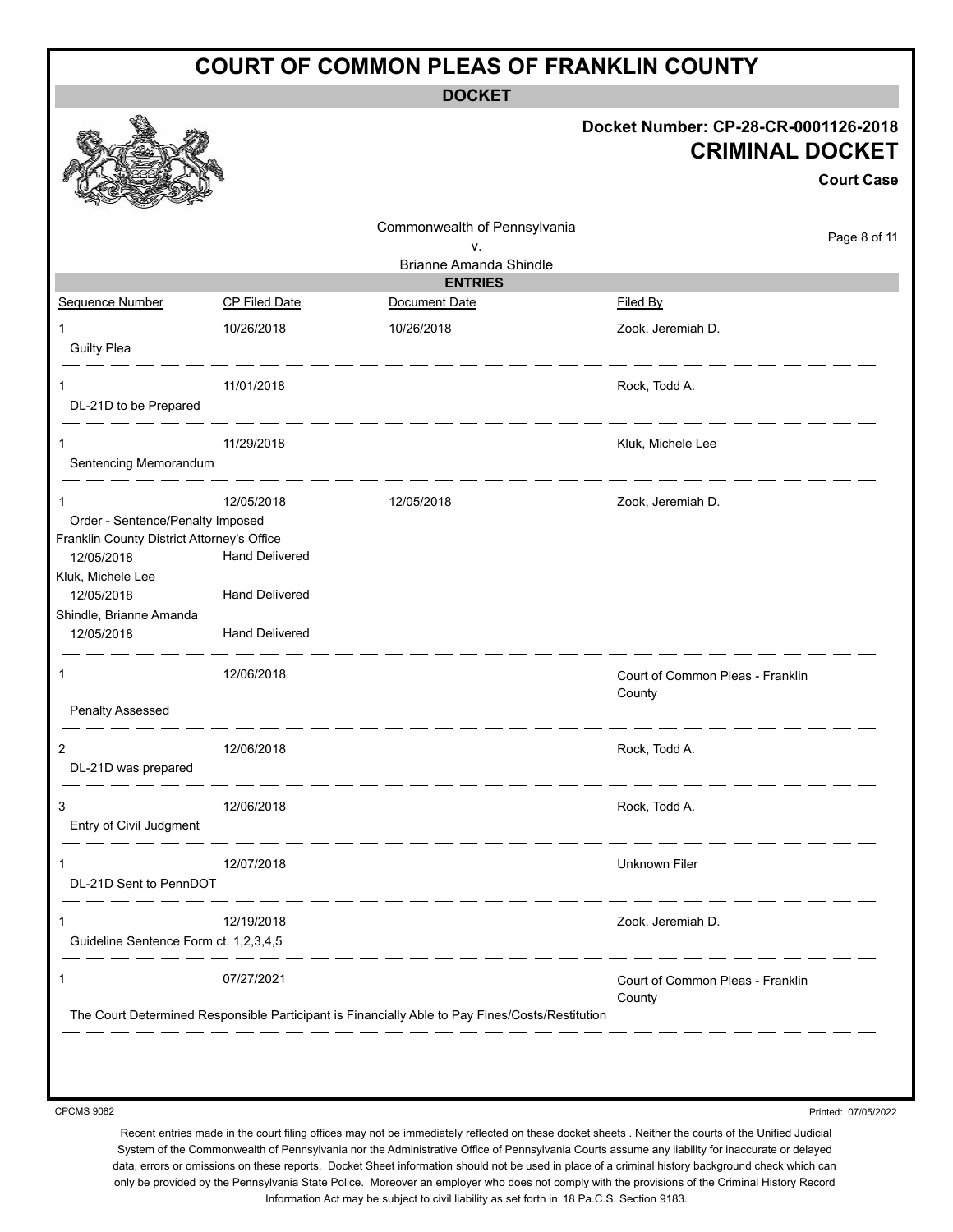**DOCKET**

|                                          |                      | -----                                                        |                                                                |                   |
|------------------------------------------|----------------------|--------------------------------------------------------------|----------------------------------------------------------------|-------------------|
|                                          |                      |                                                              | Docket Number: CP-28-CR-0001126-2018<br><b>CRIMINAL DOCKET</b> | <b>Court Case</b> |
|                                          |                      | Commonwealth of Pennsylvania<br>v.<br>Brianne Amanda Shindle |                                                                | Page 9 of 11      |
|                                          |                      | <b>ENTRIES</b>                                               |                                                                |                   |
| Sequence Number                          | <b>CP Filed Date</b> | Document Date                                                | Filed By                                                       |                   |
| 2                                        | 07/27/2021           |                                                              | Court of Common Pleas - Franklin<br>County                     |                   |
| Referral of Account to Collection Agency |                      |                                                              |                                                                |                   |

CPCMS 9082

Printed: 07/05/2022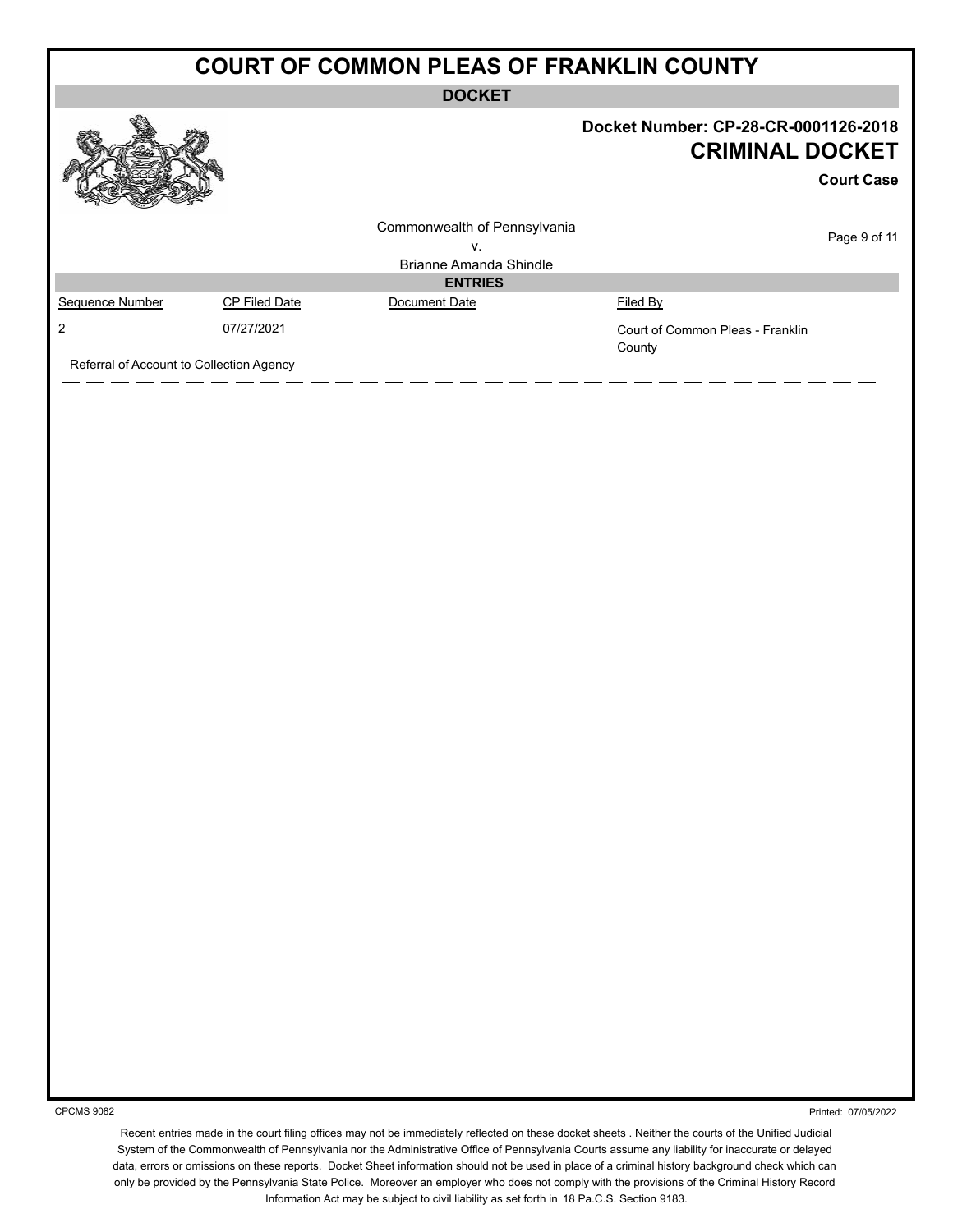**DOCKET**

# **Docket Number: CP-28-CR-0001126-2018 CRIMINAL DOCKET**

**Court Case**

|                                                    |                                   | Commonwealth of Pennsylvania |                    |                                  | Page 10 of 11 |
|----------------------------------------------------|-----------------------------------|------------------------------|--------------------|----------------------------------|---------------|
|                                                    |                                   | ٧.                           |                    |                                  |               |
|                                                    |                                   | Brianne Amanda Shindle       |                    |                                  |               |
|                                                    | <b>CASE FINANCIAL INFORMATION</b> |                              |                    |                                  |               |
| Last Payment Date: 03/24/2019                      |                                   |                              |                    | Total of Last Payment: - \$40.25 |               |
| Shindle, Brianne Amanda<br>Defendant               | Assessment                        | Payments                     | <b>Adjustments</b> | Non Monetary<br>Payments         | Total         |
| <b>Costs/Fees</b>                                  |                                   |                              |                    |                                  |               |
| <b>ATJ</b>                                         | \$6.00                            | (\$6.00)                     | \$0.00             | \$0.00                           | \$0.00        |
| Booking Center Fee (Franklin)                      | \$150.00                          | \$0.00                       | \$0.00             | \$0.00                           | \$150.00      |
| <b>CJES</b>                                        | \$2.50                            | (\$2.50)                     | \$0.00             | \$0.00                           | \$0.00        |
| Certification Case Fee (Franklin)                  | \$5.00                            | \$0.00                       | \$0.00             | \$0.00                           | \$5.00        |
| Clerk Automation Cost (Franklin)                   | \$5.00                            | \$0.00                       | \$0.00             | \$0.00                           | \$5.00        |
| Commonwealth Cost - HB627 (Act 167<br>of 1992)     | \$21.10                           | \$0.00                       | \$0.00             | \$0.00                           | \$21.10       |
| County Court Cost (Act 204 of 1976)                | \$30.80                           | \$0.00                       | \$0.00             | \$0.00                           | \$30.80       |
| Crime Victims Compensation (Act 96 of<br>1984)     | \$35.00                           | (\$35.00)                    | \$0.00             | \$0.00                           | \$0.00        |
| DNA Detection Fund (Act 185-2004)                  | \$250.00                          | \$0.00                       | \$0.00             | \$0.00                           | \$250.00      |
| Domestic Violence Compensation (Act<br>44 of 1988) | \$10.00                           | \$0.00                       | \$0.00             | \$0.00                           | \$10.00       |
| Firearm Education and Training Fund                | \$5.00                            | \$0.00                       | \$0.00             | \$0.00                           | \$5.00        |
| <b>JCPS</b>                                        | \$21.25                           | (\$21.25)                    | \$0.00             | \$0.00                           | \$0.00        |
| Judicial Computer Project                          | \$8.00                            | (\$8.00)                     | \$0.00             | \$0.00                           | \$0.00        |
| OAG - JCP                                          | \$2.50                            | (\$2.50)                     | \$0.00             | \$0.00                           | \$0.00        |
| Prothonotary Judgment (Franklin)                   | \$27.50                           | \$0.00                       | \$0.00             | \$0.00                           | \$27.50       |
| State Court Costs (Act 204 of 1976)                | \$14.10                           | \$0.00                       | \$0.00             | \$0.00                           | \$14.10       |
| Substance Abuse Education (Act 198 of<br>2002)     | \$50.00                           | \$0.00                       | \$0.00             | \$0.00                           | \$50.00       |
| Substance Abuse Education (Act 198 of<br>2002)     | \$50.00                           | \$0.00                       | \$0.00             | \$0.00                           | \$50.00       |
| Victim Witness Service (Act 111 of 1998)           | \$25.00                           | (\$25.00)                    | \$0.00             | \$0.00                           | \$0.00        |
| County Costs (Franklin)                            | \$142.50                          | \$0.00                       | \$0.00             | \$0.00                           | \$142.50      |
| Substance Abuse Education (Act 198 of<br>2002)     | \$50.00                           | \$0.00                       | \$0.00             | \$0.00                           | \$50.00       |
| Substance Abuse Education (Act 198 of<br>2002)     | \$50.00                           | \$0.00                       | \$0.00             | \$0.00                           | \$50.00       |
| Substance Abuse Education (Act 198 of<br>2002)     | \$50.00                           | \$0.00                       | \$0.00             | \$0.00                           | \$50.00       |
| Substance Abuse Education (Act 198 of<br>2002)     | \$50.00                           | \$0.00                       | \$0.00             | \$0.00                           | \$50.00       |
| Substance Abuse Education (Act 198 of<br>2002)     | \$50.00                           | \$0.00                       | \$0.00             | \$0.00                           | \$50.00       |

CPCMS 9082

Printed: 07/05/2022